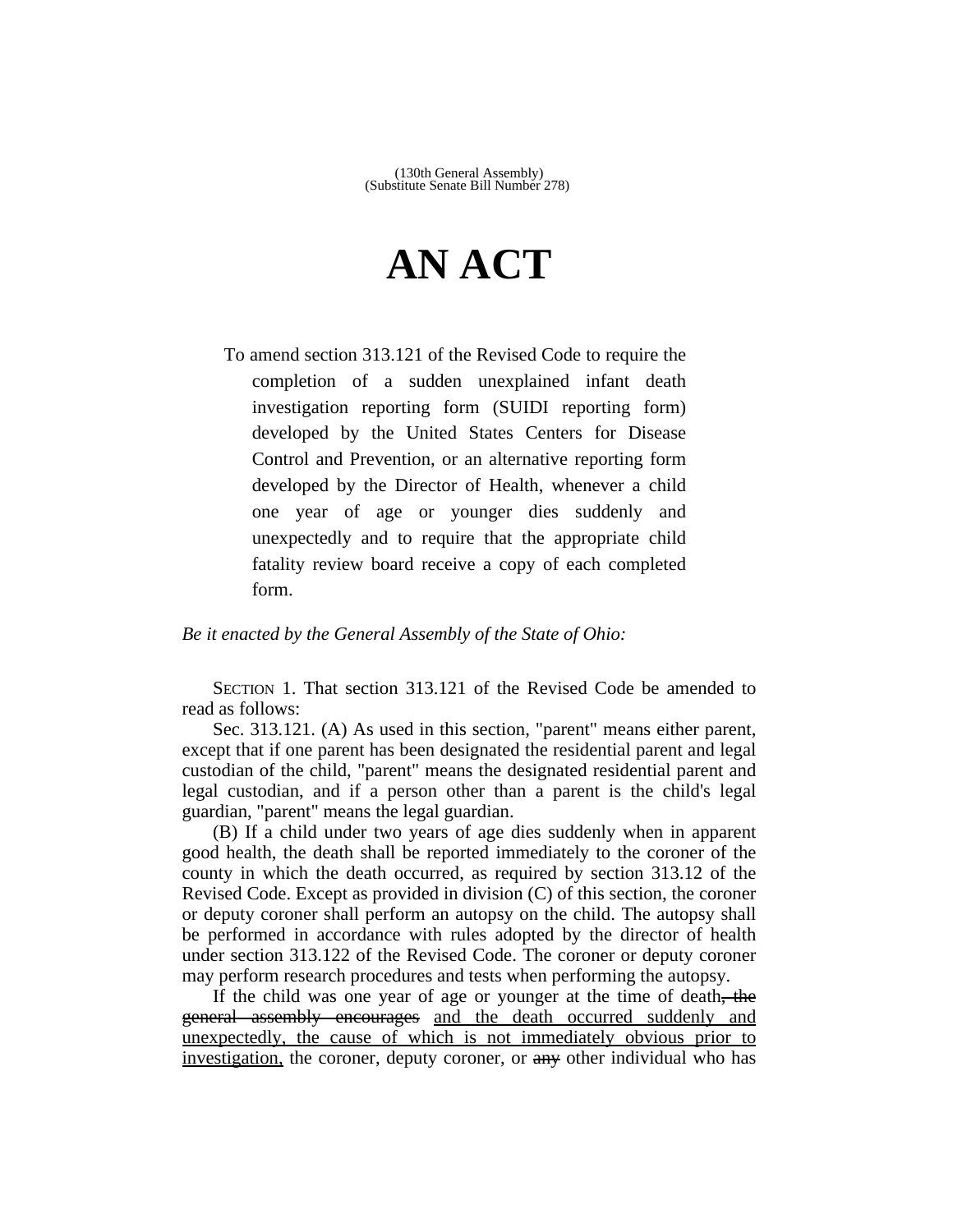been designated to investigate the child's death to shall complete a sudden unexplained infant death investigation reporting form (SUIDI reporting form) developed by the United States centers for disease control and prevention or an alternative reporting form. If completed, a copy of the form shall be sent to the director of health and used for the purpose of collecting data to prevent future unexplained infant deaths. The director of health may develop an alternative reporting form in consultation with the Ohio state coroners association. The individual who completes the reporting form shall retain the form and send a copy of it to the appropriate child fatality review board or regional child fatality review board established under section 307.621 of the Revised Code. If a coroner or deputy coroner completes the reporting form, a copy of the coroner's report described in section 313.09 of the Revised Code shall also be sent to the board.

A completed reporting form and copies of completed reporting forms are not public records under section 149.43 of the Revised Code.

(C) A coroner or deputy coroner is not required to perform an autopsy if the coroner of the county in which the death occurred or a court with jurisdiction over the deceased body determines under section 313.131 of the Revised Code that an autopsy is contrary to the religious beliefs of the child. If the coroner or the court makes such a determination, the coroner shall notify the health district or department of health with jurisdiction in the area in which the child's parent resides. For purposes of this division, the religious beliefs of the parents of a child shall be considered to be the religious beliefs of the child.

(D) If the child's parent makes a written or verbal request for the preliminary results of the autopsy after the results are available, the coroner, or a person designated by the coroner, shall give the parent an oral statement of the preliminary results.

The coroner, within a reasonable time after the final results of the autopsy are reported, shall send written notice of the results to the state department of health, the health district or department with jurisdiction in the area in which the child's parent resides, and, upon the request of a parent of the child, to the child's attending physician. Upon the written request of a parent of the child and the payment of the transcript fee required by section 313.10 of the Revised Code, the coroner shall send written notice of the final results to that parent. The notice sent to the state department of health shall include all of the information specified in rules adopted under section 313.122 of the Revised Code.

(E) On the occurrence of any of the following, the health district or department with jurisdiction in the area in which the child's parent resides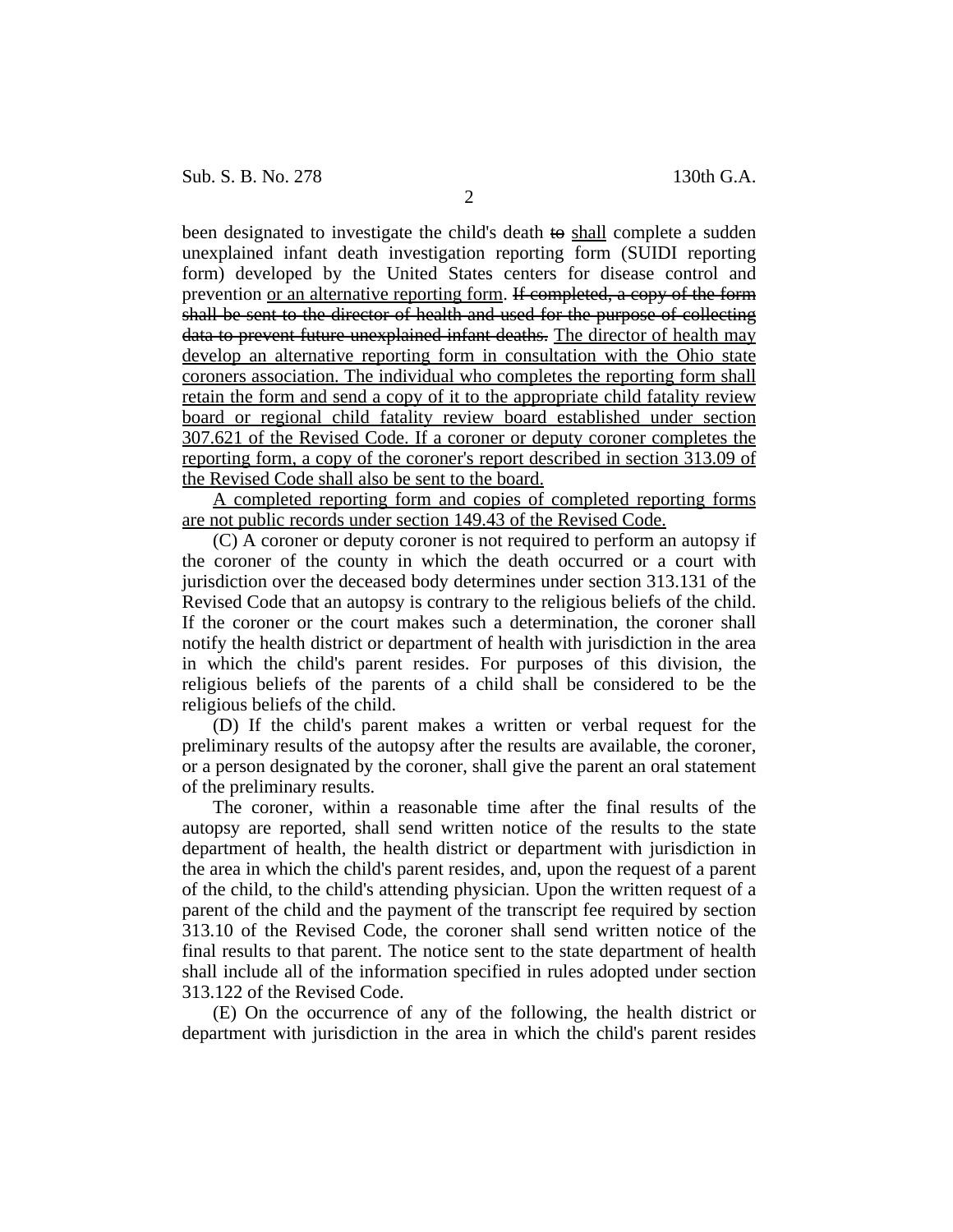Sub. S. B. No. 278 130th G.A.

shall offer the parent any counseling or other supportive services it has available:

(1) When it learns through any source that an autopsy is being performed on a child under two years of age who died suddenly when in apparent good health;

(2) When it receives notice that the final result of an autopsy performed pursuant to this section concluded that the child died of sudden infant death syndrome;

(3) When it is notified by the coroner that, pursuant to division (C) of this section, an autopsy was not performed.

(F) When a health district or department receives notice that the final result of an autopsy performed pursuant to this section concluded that the child died of sudden infant death syndrome or that, pursuant to division (C) of this section, an autopsy was not performed but sudden infant death syndrome may have been the cause of death, it shall offer the child's parent information about sudden infant death syndrome. The state department of health shall ensure that current information on sudden infant death syndrome is available for distribution by health districts and departments.

SECTION 2. That existing section 313.121 of the Revised Code is hereby repealed.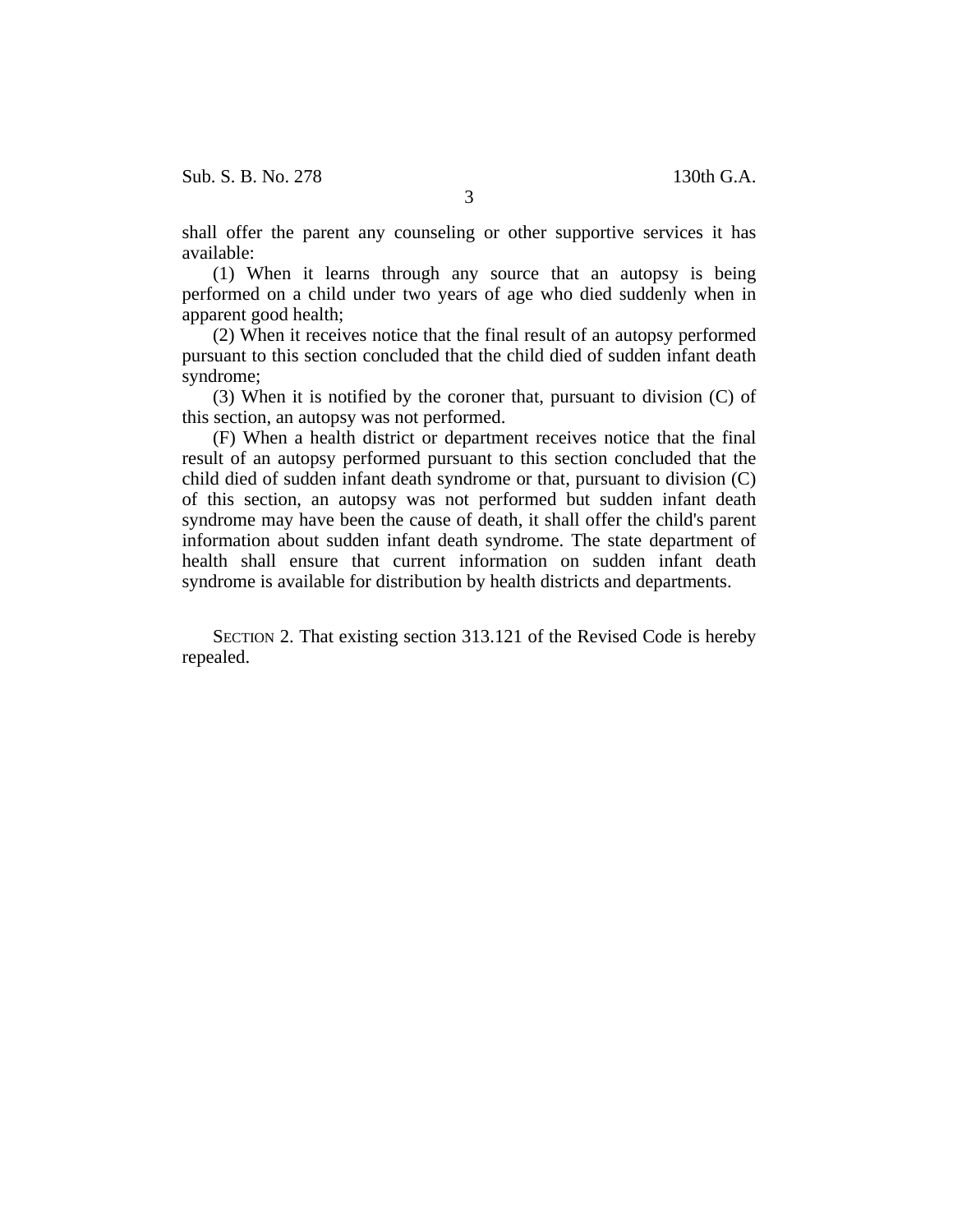*Speaker \_\_\_\_\_\_\_\_\_\_\_\_\_\_\_\_\_\_ of the House of Representatives.*

<u> 1980 - Johann Barbara, martxa a</u>

*President \_\_\_\_\_\_\_\_\_\_\_\_\_\_\_\_\_\_ of the Senate.*

<u> 1989 - Johann Barnett, fransk politiker (</u>

Passed \_\_\_\_\_\_\_\_\_\_\_\_\_\_\_\_\_\_\_\_\_\_\_\_\_, 20\_\_\_\_

Approved \_\_\_\_\_\_\_\_\_\_\_\_\_\_\_\_\_\_\_\_\_\_\_\_\_, 20\_\_\_\_

*Governor.*